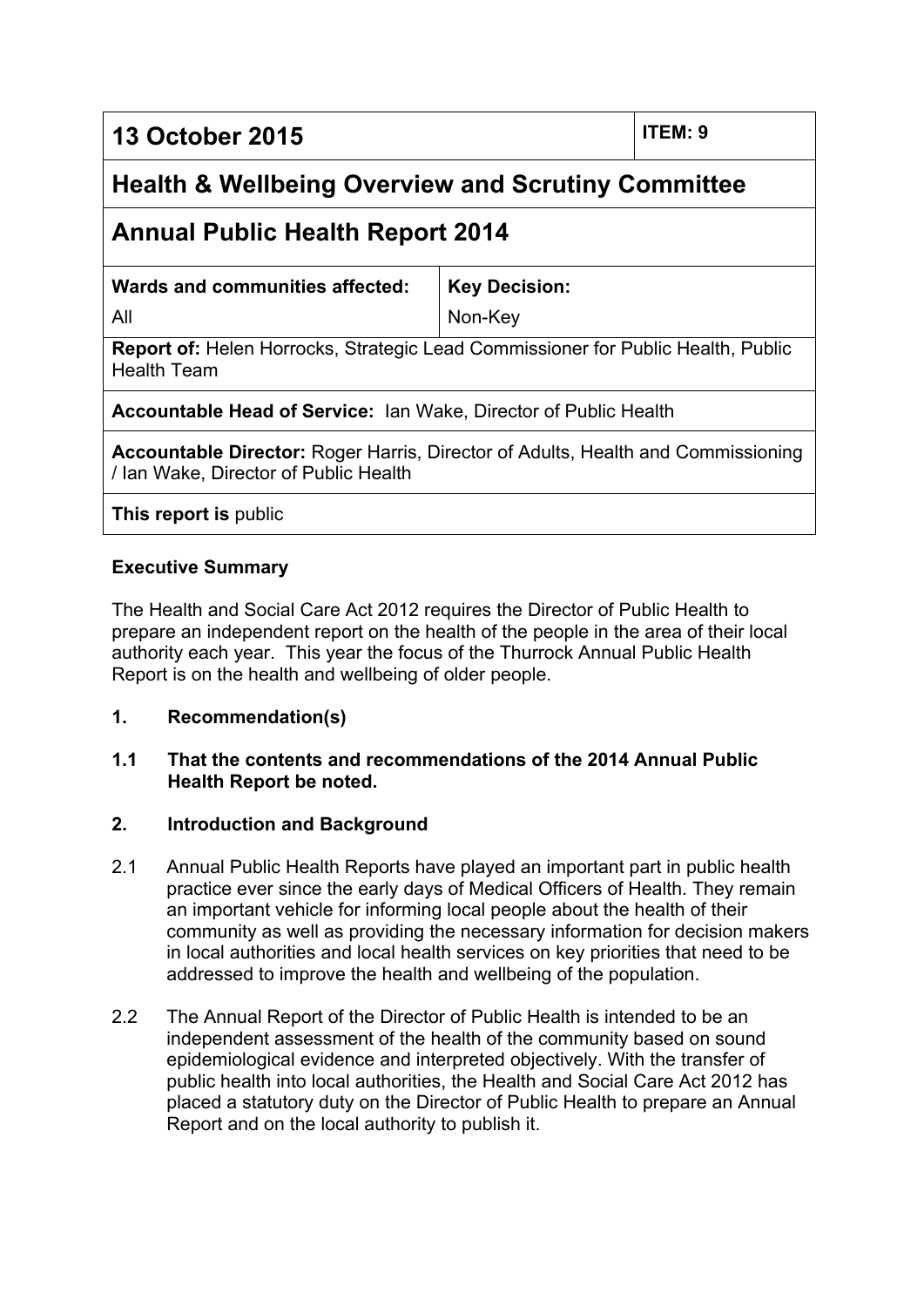### **3. Issues, Options and Analysis of Options**

#### **The 2014 Thurrock Annual Public Health Report: Key Issues**

- 3.1 This year's Annual Public Health Report focuses on the health and wellbeing of older people. Thurrock has a lower proportion of people aged 65 years and over compared to the England average (13.6% of the total population compared to 17.3% respectively). However, the number of older people in Thurrock is set to increase substantially over the next 20 years, with the greatest increase in those aged 85 years and over. There are significant implications for health and social care services associated with managing issues arising from an ageing population.
- 3.2 The health and well-being of older people is influenced by an interplay of the determinants of health, such as poverty and housing, genetic factors and lifestyle behaviours. This makes it vitally important for agencies and communities to work together to ensure that older people have active, independent and fulfilling lives for as long as possible.
- 3.3 To ensure the health and wellbeing of the growing numbers of older people there needs to be greater focus on health promotion and disease prevention in old age. The evidence suggests that making healthy lifestyle choices particularly at the age of 40-60 years can have a marked impact on health in later years, including a reduction in the risk of developing cardiovascular disease, cancer, other long term conditions and dementia.
- 3.4 In 2012/13, it is estimated that only 41.89% of people with dementia in Thurrock had received a formal diagnosis. Further work is required to reduce this 'dementia gap' to ensure that people with dementia, and their family and carers have early access to services and support.
- 3.5 Disability -free life expectancy in people aged 65 years and over is significantly lower for males and females in Thurrock compared to the England average. Respiratory conditions including chronic obstructive pulmonary disease and pneumonia, and urinary tract infections are the most common causes of emergency hospital admission for people aged 65 year and over in Thurrock. A review of respiratory services has been undertaken by Thurrock Clinical Commissioning Group.
- 3.6 Carers play a vital role in helping to maintain the independence and wellbeing of those they support. There are approximately 300 carers aged over 65 who are known to the Care and Information Advice Service in Thurrock. It is recognised that demands of being a carer can have a negative impact on their quality of life, including their ability to work, their finances and their physical and mental health. The 2012-13 Carers Survey highlighted that carers aged 65 years and over in Thurrock report a better quality of life compared to the England average.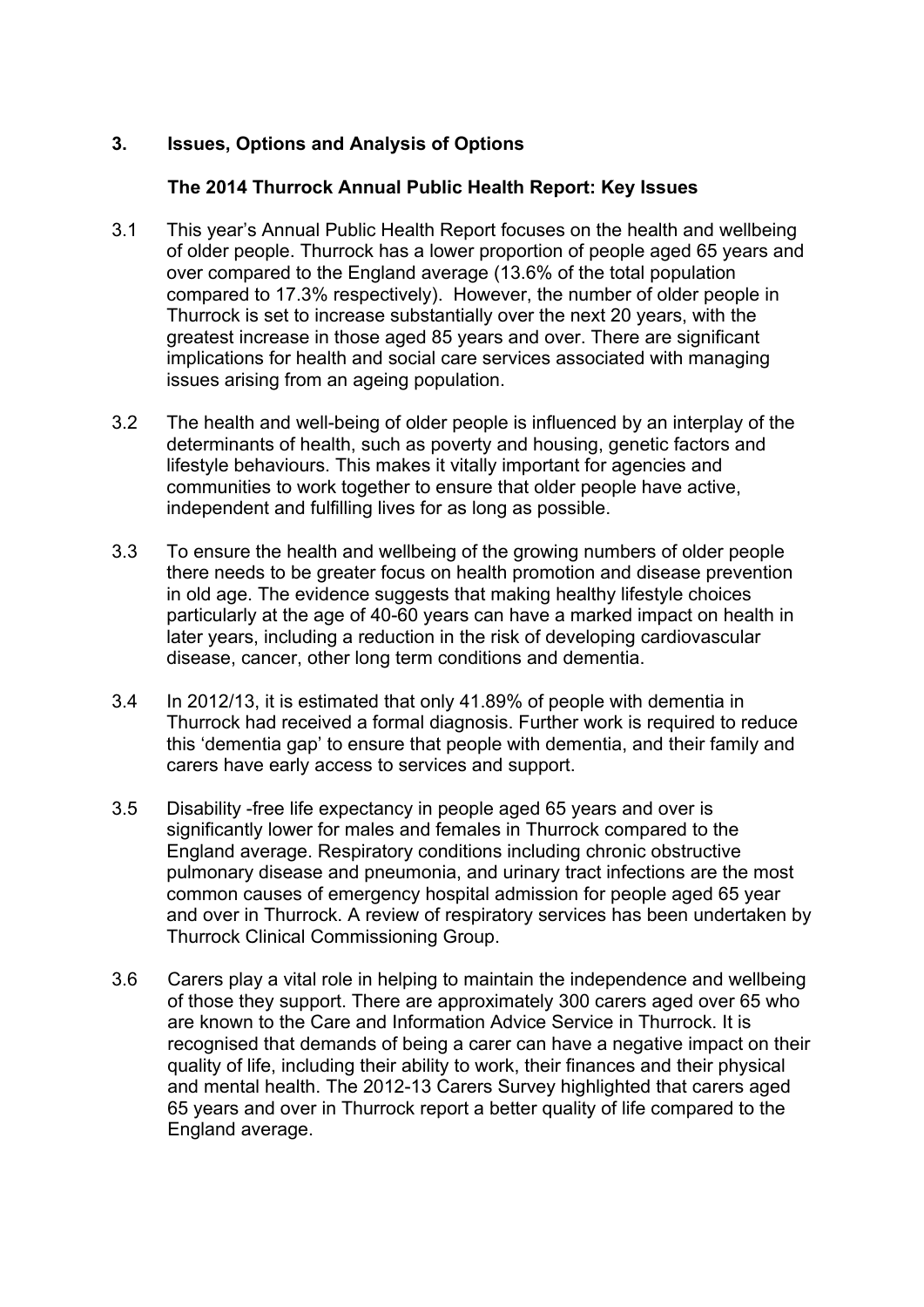#### **4. Reasons for Recommendation**

4.1 The Health and Social Care Act 2012 requires Directors of Public Health to prepare an annual report on the health of the local population.

#### **5. Consultation (including Overview and Scrutiny, if applicable)**

5.1 None

#### **6. Impact on corporate policies, priorities, performance and community impact**

6.1 The report highlights the key actions that will help to improve the health and wellbeing or people aged 65 and over in the local population.

#### **7. Implications**

#### 7.1 **Financial**

Implications verified by: **Kay Goodacre**

# **Finance Manager**

There are no direct financial implications that relate to this report however the content raises concerns for future cost pressures in Adult Social Care. Decisions arising from recommendations by the Director of Public Health that may have a future financial impact for the council would be subject to the full consideration of the cabinet before implementation.

### 7.2 **Legal**

Implications verified by: **Dawn Pelle**

### **Adult Care Lawyer**

There are no legal implications as the report is being compiled in accordance with our statutory duty under the Health and Social Care Act 2012.

### 7.3 **Diversity and Equality**

Implications verified by: **Rebecca Price**

### **Community Development Officer**

An equality impact assessment on the annual report of the Director of Public Health has not been carried out. The report contains key data which should inform equality impact assessments of health and social care programme areas, strategies and policy. Each programme included in the annual report identifies relevant inequalities and variations.